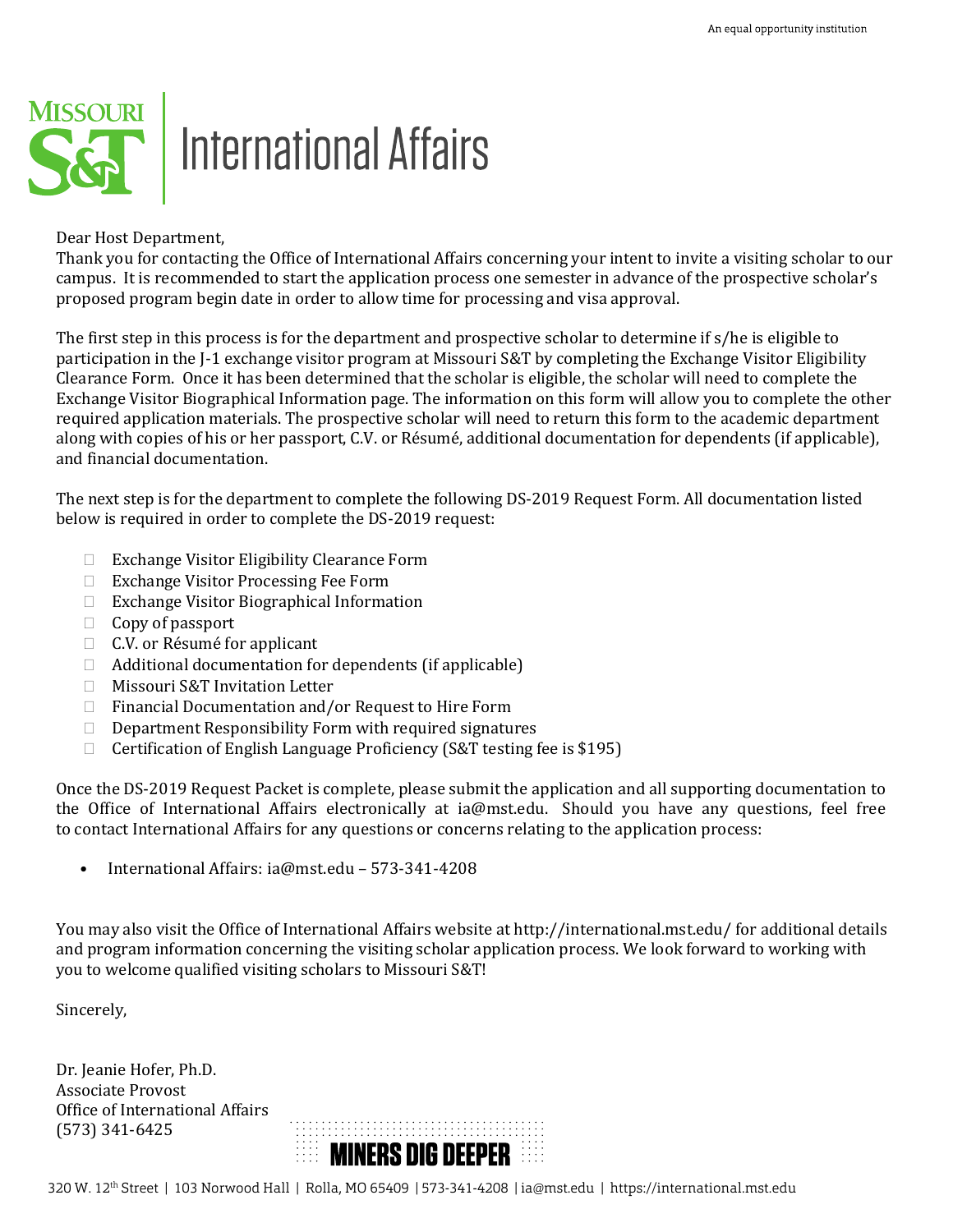

# **Exchange Visitor Regulations and Program Information (FOR REVIEW BY HOST DEPARTMENT AND EXCHANGE VISITOR)**

#### **Overview:**

Please submit the completed DS-2019 Request Form and supporting documents to the Office of International Affairs, electronically at ia@mst.edu. It typically takes several weeks for all parties involved to complete, review, sign and submit the required paperwork. When defining the program begin date for your visiting scholar, please consider internal processing time (minimum of 10 days), as well as visa processing time (visa processing can take approximately 30 days). If further U.S. Department of State (DOS) administrative processing is necessary, a minimum of 90 days could be required. SEVIS allows scholars to enter the U.S. no earlier than 30 days before the start date listed on the DS-2019; visiting scholars may not arrive more than 30 days after the program start date. It is important that visiting scholars maintain lawful J-1 status during their program at Missouri S&T. Failure to comply with requirements may affect the scholar's ability to remain in or return to the United States.

# **English Language Proficiency Requirement [22 CFR 62.11(a)(2)]:**

DOS requires visiting scholars to have "sufficient proficiency in the English language, as determined by an objective measurement of English language proficiency, successfully to participate in his or her program and to function on a day-to-day basis."

#### **DS-2019 Form:**

Visa documentation sent to prospective visiting scholars is legally binding. The program must be conducted on the Missouri S&T campus, otherwise, an additional site of activity must be request by the host department and approved by the Office of International Affairs. The program must be suitable to the visiting scholar's background, needs and experience and must meet the intent of the requested J-1 program category. All information submitted will be made available to the appropriate government agency in the event of audit or request. Visiting research scholar/professor positions are not eligible for tenure track positions.

### **Mandatory Insurance:**

The U.S. Department of State (DOS) requires all exchange visitors to enroll in medical insurance programs at the coverage required by the U.S. Department of State. The insurance must be for the duration of the exchange visitor's program for themselves and all accompanying dependents. As the program sponsor, DOS requires Missouri S&T's Office of International Affairs to terminate a visiting scholar's participation in our program if it is determined the participant and/or any dependent willfully fails to remain in compliance with mandatory insurance requirements.

There can be no lapse in insurance coverage, as this will result in a violation to immigration status. Insurance policies must be purchased for a minimum of 3-month increments. Exchange visitors may purchase the health insurance offered by the university through Aetna or they may purchase their own health insurance so long as it meets the minimum DOS requirements listed below:

### **DOS specifies that the insurance coverage must include:**

- 1. \$100,000 Medical benefits per person per accident/illness
- 2. \$25,000 Repatriation of remains
- 3. \$50,000 Expenses associated with medical evacuation
- 4. \$500 Maximum deductible per accident/illness

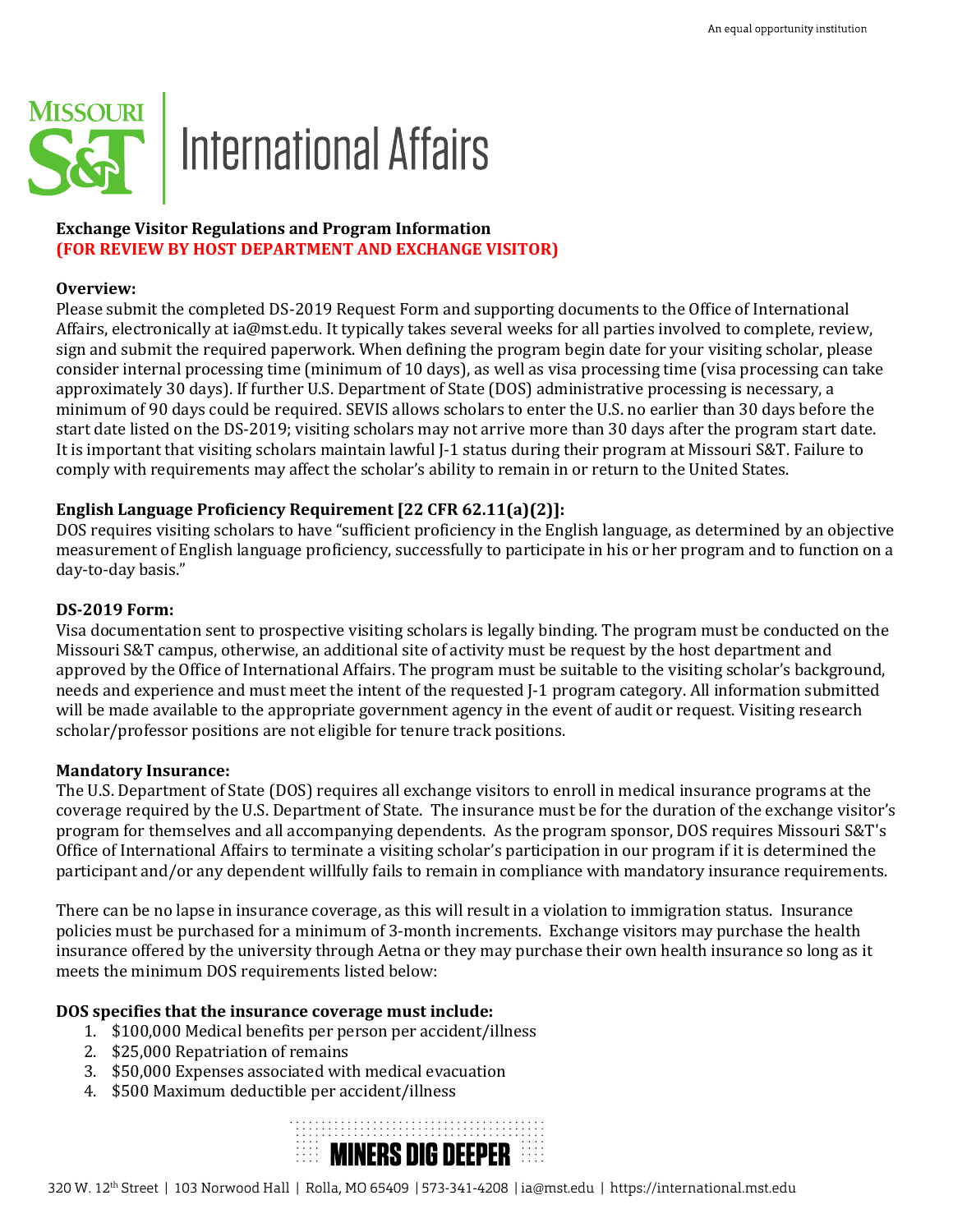

# **International Affairs**

# **Exchange Visitor Eligibility Clearance Form (TO BE COMPLETED BY HOST DEPARTMENT AND EXCHANGE VISITOR )**

| Exchange Visitor Last Name:                   | Exchange Visitor First Name: |
|-----------------------------------------------|------------------------------|
| Faculty Host requesting J-1 Exchange Visitor: |                              |
| Faculty Host Department:                      | Phone Number:                |

# **Overview:**

Prior to creating a DS-2019 for a J-1 exchange visitor under the category of "Professor or Research Scholar," it must be determined that the individual is eligible to participate in the Exchange Visitor Program as a Professor or Research Scholar. There are two kinds of bars that impact eligibility to begin a new program in the Professor or Research Scholar categories. They include the 12-month bar and 24-month bar:

# **12-Month Bar:**

The 12 month bar affects Exchange Visitors who wish to begin a new J-1 program in the Professor or Research Scholar category. If the Exchange Visitor has had a physical presence in the U.S. in any J category (including J-2) in the last 12 months, they are barred from participation in J program as a Professor or Research Scholar unless:

- Their prior U.S. physical presence in J status was of less than 6 months duration, OR
- Their prior physical presence was as a Short-Term Scholar, OR<br>• They will come to our institution by transferring their current S
- They will come to our institution by transferring their current SEVIS record from their current program sponsor.

# **Please answer the following question about the prospective exchange visitor:**

# *\*If you answer yes, this prospective exchange visitor cannot begin a new program as a J-1 Professor or Research Scholar.*

Has the prospective exchange visitor been in the U.S. on ANY J status (to include but not limited to; J-1 student, J-2 dependent, Physician, Specialist, Trainee, Au Pair, Summer Work Study, Camp Counselor) more than 6 months duration in the last 12 months?  $\Box$  YES\*  $\Box$  NO

### **24-Month Bar:**

The 24 month bar prohibits repeat participation in the Exchange Visitor categories of Professor and Research Scholar. It requires that the Exchange Visitor not be in J Professor or Research Scholar status for two years before becoming eligible for another 5-year period of program eligibility in J Professor or Research Scholar status. This bar is invoked the moment the Exchange Visitor completes a program as a Professor or Research Scholar, even if he or she did not utilize his or her full five years of eligibility.

### **Please answer the following question about the prospective exchange visitor:**

# *\*If you answer yes, this prospective exchange visitor cannot begin a new program as a J-1 Professor or Research Scholar.*

Has the prospective exchange visitor had J-1 status in the Professor or Research Scholar categories in the last 24 months?  $\Box$  YES\*  $\Box$  NO

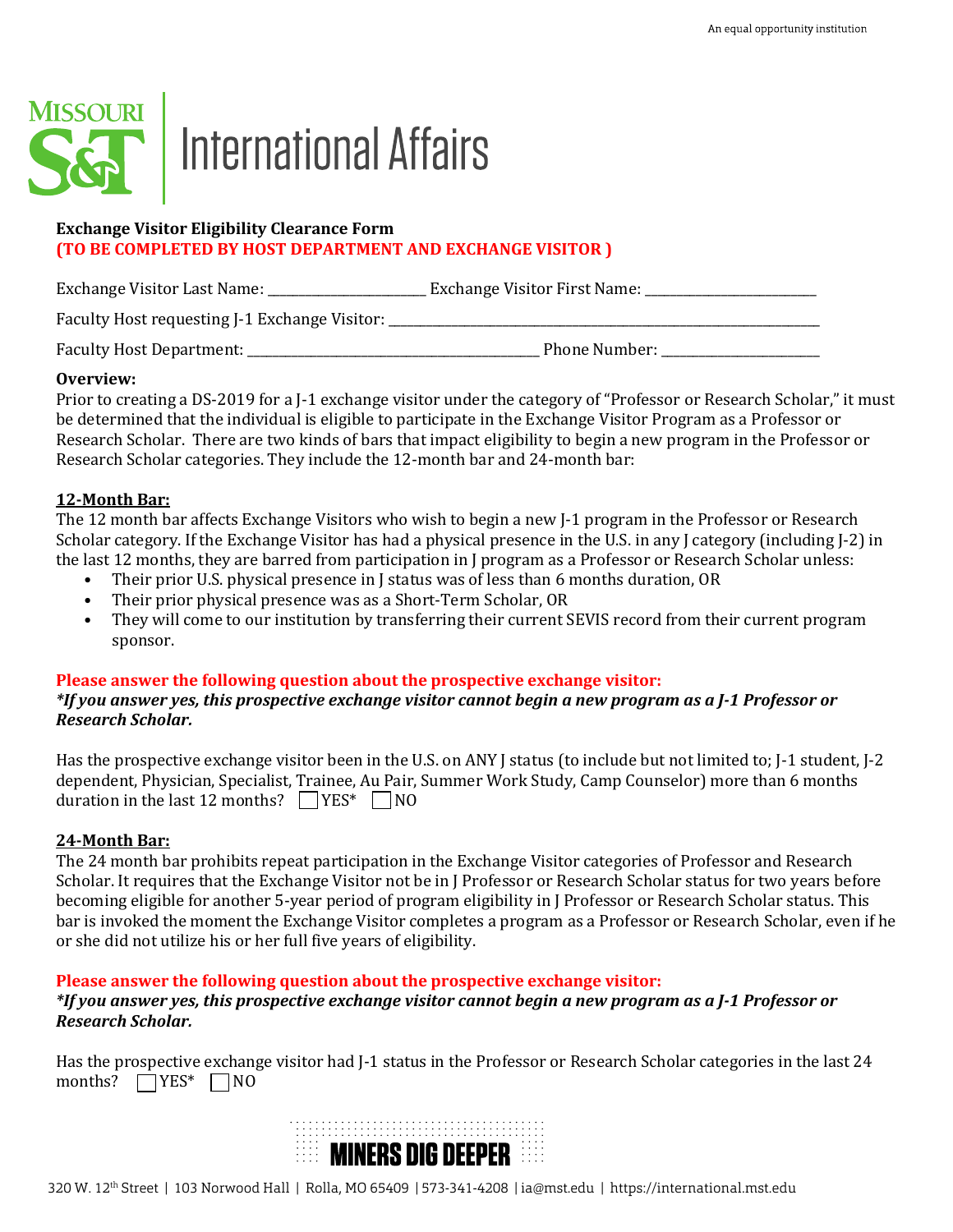

# **Exchange Visitor Eligibility Clearance Form (TO BE COMPLETED BY HOST DEPARTMENT AND EXCHANGE VISITOR)**

#### **Home Residency Requirement:**

Neither the 12 nor 24 month bars have any impact on the two-year home residency requirement that applies to many J-1 scholars. The home residency requirement is separate from the two bars.

# **Certifications of Eligibility:**

I certify that the prospective exchange visitor for whom I am requesting a DS-2019 is eligible to participate in the Exchange Visitor Program as a Professor or Research Scholar as explained above.

| Name of Faculty Sponsor Host           |       |
|----------------------------------------|-------|
| Signature of Faculty Sponsor Host      | Date: |
| Prospective Exchange Visitor Signature | Date: |

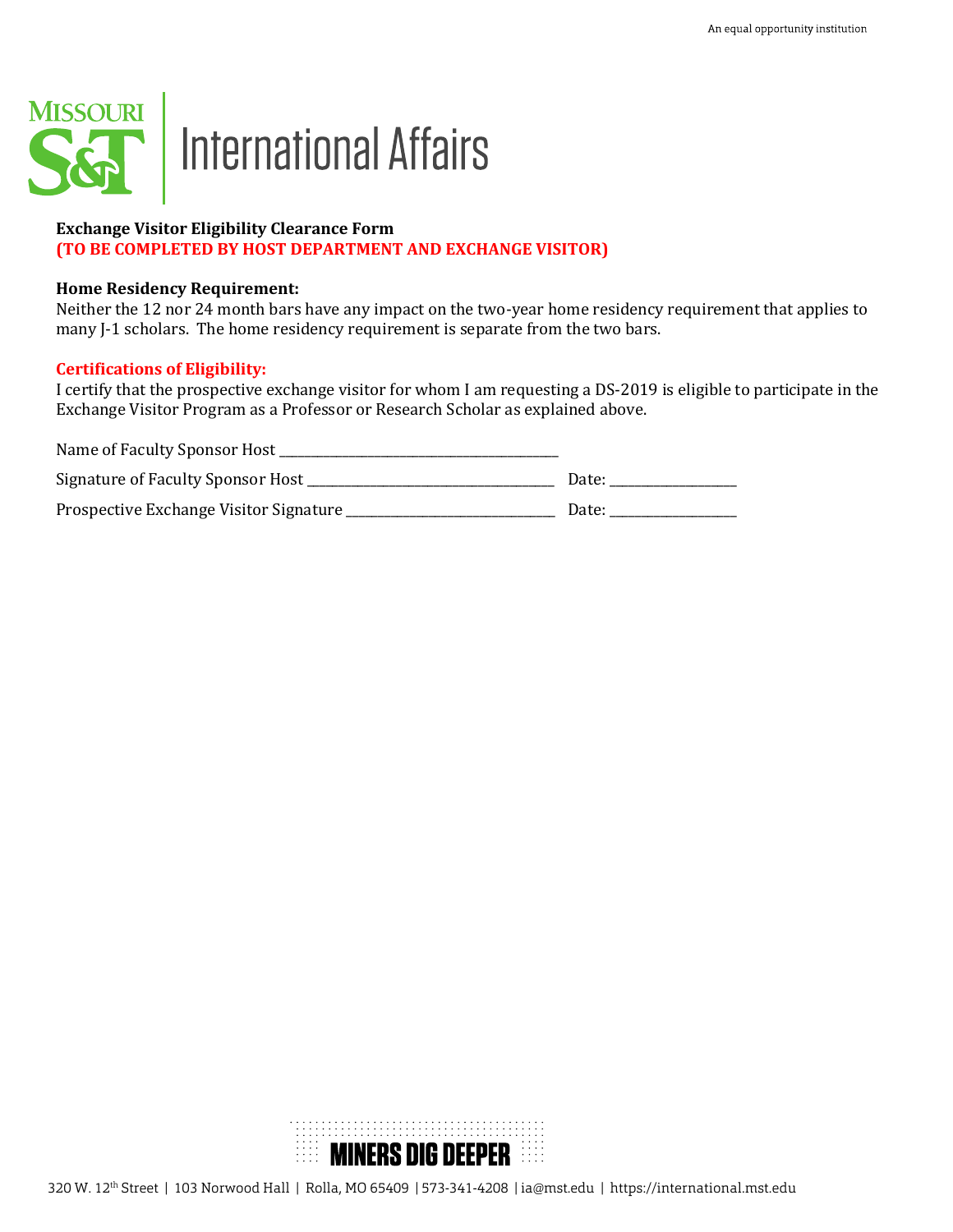

# | International Affairs

# **DS-2019 REQUEST FORM (TO BE COMPLETED BY THE SPONSORING HOST DEPARTMENT )**

# **EXCHANGE VISITOR J-1 PROGRAM PARTICIPATION DATA:**

Exchange Visitor Last Name: \_\_\_\_\_\_\_\_\_\_\_\_\_\_\_\_\_\_\_\_\_\_\_\_\_\_\_\_\_\_\_\_\_\_\_\_\_\_ First Name: \_\_\_\_\_\_\_\_\_\_\_\_\_\_\_\_\_\_\_\_\_\_\_\_\_\_\_\_\_\_\_\_\_\_\_\_\_\_\_\_\_

# **Select One of the Following:**

**New Program:** Scholar arriving from abroad.

- **Transfer:** Scholar transferring from another U.S. institution (attach copies of all previous DS-2019's).
- **Extension:** Scholar currently participating in Missouri University of Science and Technology program.
- **Add site of activity:** Scholar will pursue original program activities at another location in addition to Missouri S&T.

# **Select One of the Following:**

- **Research Scholar/Professor:** Minimum of three weeks, maximum of five years. Extensions can be done up to a maximum of five years if requested and processed prior to end date. After the scholar's program has ended, as noted by the end date on the DS-2019, the scholar is subject to a 24-month bar and may not return to the U.S. as a research scholar for a 24-month period. The 24-month bar applies regardless of whether or not the scholar used the full five years. Please contact the Office of International Affairs if you have any questions.
- **Short-Term Scholar:** Minimum of one day, maximum of six months. Extensions beyond six months are not permitted. Short-term scholars are not subjected to a bar or restriction on repeat participation.

# **PROSPECTIVE DATES OF J-1 PROGRAM:**

When defining exchange visitor program begin date, please consider that visa processing can take approximately 45-90 days. If Department of State security processing is necessary, a minimum of 90 days could be required. The Office of International Affairs advises scholars **never to enter into the U.S. after the start date on the DS-2019**.Such entries may cause scholars serious SEVIS status problems, and make the exchange visitor ineligible for employment. **All scholars must check in with the Office of International Affairs in 103 Norwood Hall immediately upon arrival at Missouri S&T and prior to beginning their program participation.** Failure to do so may cause severe immigration problems or result in termination of the scholar's SEVIS record.

\_\_\_\_\_\_\_\_\_\_\_\_\_\_\_\_\_\_\_\_\_\_\_\_\_\_\_\_\_\_\_\_\_\_\_\_\_\_\_\_\_\_\_\_\_\_\_\_\_\_\_\_\_\_\_\_\_\_\_\_\_\_\_\_\_\_\_\_\_\_\_\_\_\_\_\_\_\_\_\_\_\_\_\_\_\_\_\_\_\_\_\_\_\_\_\_\_\_\_\_\_\_\_\_\_\_\_\_\_\_\_\_\_\_\_\_\_\_\_\_\_\_\_\_\_\_\_\_\_\_\_\_

Begin Date of Visit (MM/DD/YYYY): \_\_\_\_\_\_\_\_\_\_\_\_\_\_\_\_\_\_\_\_\_\_\_ End Date of Visit (MM/DD/YYYY):\_\_\_\_\_\_\_\_\_\_\_\_\_\_\_\_\_\_\_\_\_\_\_\_\_\_

# **MISSOURI S&T EMPLOYMENT DATA:**

Scholar's current position title in home institution: \_\_\_\_\_\_\_\_\_\_\_\_\_\_\_\_\_\_\_\_\_\_\_\_\_\_\_\_\_\_\_\_\_\_\_\_\_\_\_\_\_\_\_\_\_\_\_\_\_\_\_\_\_\_\_\_\_\_\_\_\_\_\_\_\_\_\_\_\_\_\_\_\_

Description of Scholar Research Responsibilities: \_\_\_\_\_\_\_\_\_\_\_\_\_\_\_\_\_\_\_\_\_\_\_\_\_\_\_\_\_\_\_\_\_\_\_\_\_\_\_\_\_\_\_\_\_\_\_\_\_\_\_\_\_\_\_\_\_\_\_\_\_\_\_\_\_\_\_\_\_\_\_\_\_\_\_

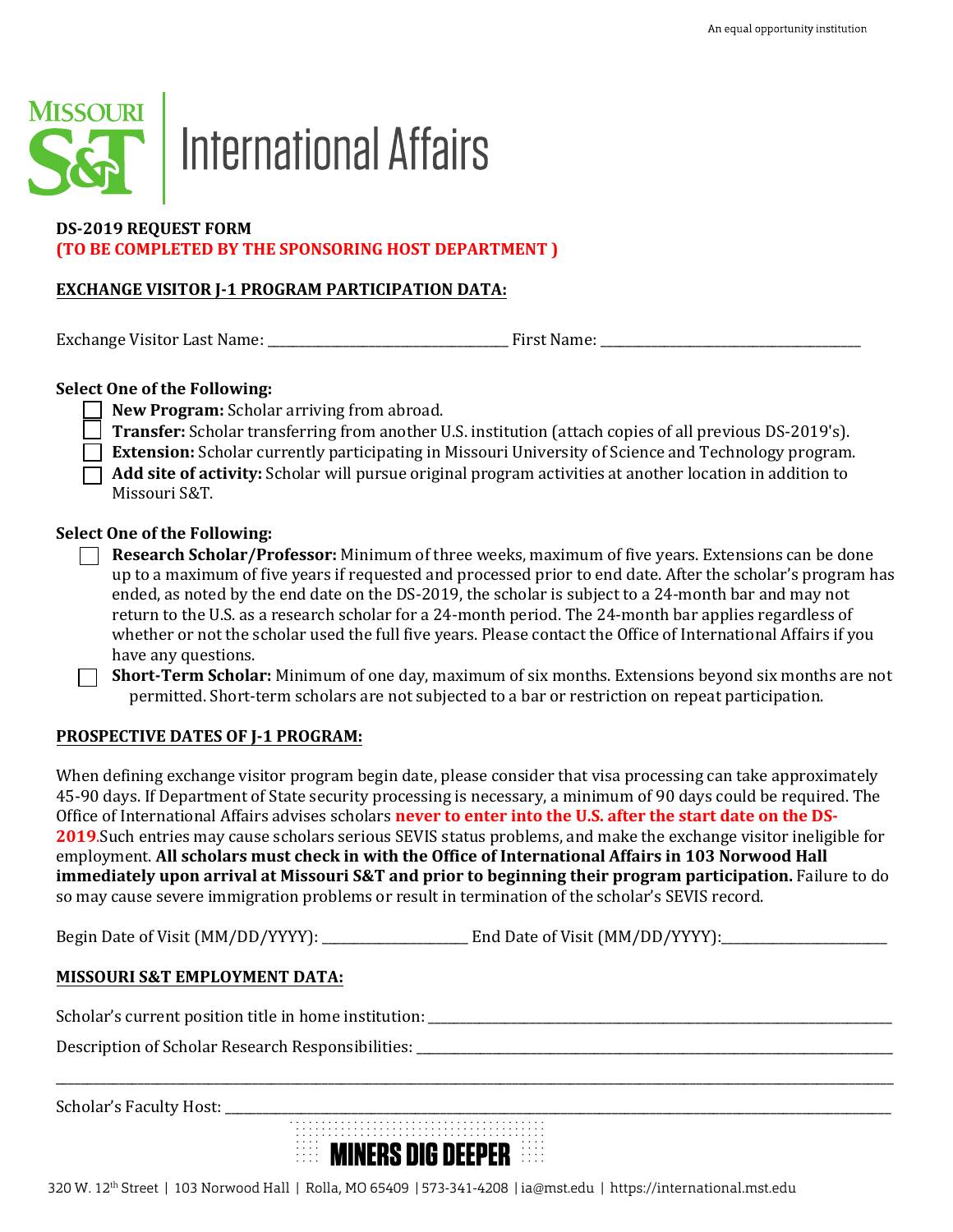

# | International Affairs

# **FUNDING DATA:**

For scholars who will be employed at Missouri S&T, please submit a copy of a **Missouri S&T Hiring Faculty Approval Form** approved by the Provost or attach financial documentation demonstrating that the scholar is selffunded or supported by home institution or scholarship. Source and amount of financial support for the entire period of visit must be stated. At a minimum, \$1,200 per month funding is required for the scholar, with an additional \$4,000 per year for each dependent. (spouse or child) *\*Insurance costs are not included in the minimum financial support for participation.* 

| Source:                                                    | <b>Amount (in USD\$):</b> |
|------------------------------------------------------------|---------------------------|
| Employee of Missouri University of Science and Technology: |                           |
|                                                            |                           |
| Exchange Visitor's Government (please specify):            |                           |
| Personal Funds (provide a copy of bank statement):         |                           |
|                                                            |                           |

# **MANDATORY INSURANCE REQUIREMENTS:**

The U.S. Department of State requires all exchange visitors to enroll in medical insurance programs at the coverage required by the U.S Department of State. *The insurance must be for the duration of the exchange visitor's program for themselves and all accompanying dependents.* There can be no lapse in coverage, as this will result in a violation to immigration status. For more information about insurance options, please contact Student Health, by phone at extension 4284, or by email at [mst.studentinsurance](mailto:iainsure@mst.edu)@mst.edu.

### **At a minimum, DOS specifies that the insurance coverage must include:**

- 1) \$100,000 Medical benefits per person per accident/illness
- 2) \$25,000 Repatriation of remains
- 3) \$50,000 Expenses associated with medical evacuation
- 4) \$500 Maximum deductible per accident/illness

# **MAILING INFORMATION:** Select One of the Following:

- United States Postal Service: \_\_\_\_\_\_\_\_\_\_\_\_\_\_\_\_\_\_\_\_\_\_\_\_\_\_\_\_\_\_\_\_\_\_\_\_\_\_\_\_\_\_\_\_\_\_\_\_\_\_\_\_\_\_\_\_\_\_\_\_\_\_\_\_\_\_\_\_\_\_\_\_\_\_\_\_\_\_\_\_\_\_\_\_\_\_\_\_\_\_
- UPS Account Number: \_\_\_\_\_\_\_\_\_\_\_\_\_\_\_\_\_\_\_\_\_\_\_\_\_\_\_\_\_\_\_\_\_\_\_\_\_\_\_\_\_\_\_\_\_\_\_\_\_\_\_\_\_\_\_\_\_\_\_\_\_\_\_\_\_\_\_\_\_\_\_\_\_\_\_\_\_\_\_\_\_\_\_\_\_\_\_\_\_\_\_\_\_\_\_\_\_
- Fed Ex Account Number: \_\_\_\_\_\_\_\_\_\_\_\_\_\_\_\_\_\_\_\_\_\_\_\_\_\_\_\_\_\_\_\_\_\_\_\_\_\_\_\_\_\_\_\_\_\_\_\_\_\_\_\_\_\_\_\_\_\_\_\_\_\_\_\_\_\_\_\_\_\_\_\_\_\_\_\_\_\_\_\_\_\_\_\_\_\_\_\_\_\_\_\_\_\_
- Other (Please Specify): \_\_\_\_\_\_\_\_\_\_\_\_\_\_\_\_\_\_\_\_\_\_\_\_\_\_\_\_\_\_\_\_\_\_\_\_\_\_\_\_\_\_\_\_\_\_\_\_\_\_\_\_\_\_\_\_\_\_\_\_\_\_\_\_\_\_\_\_\_\_\_\_\_\_\_\_\_\_\_\_\_\_\_\_\_\_\_\_\_\_\_\_\_\_\_\_

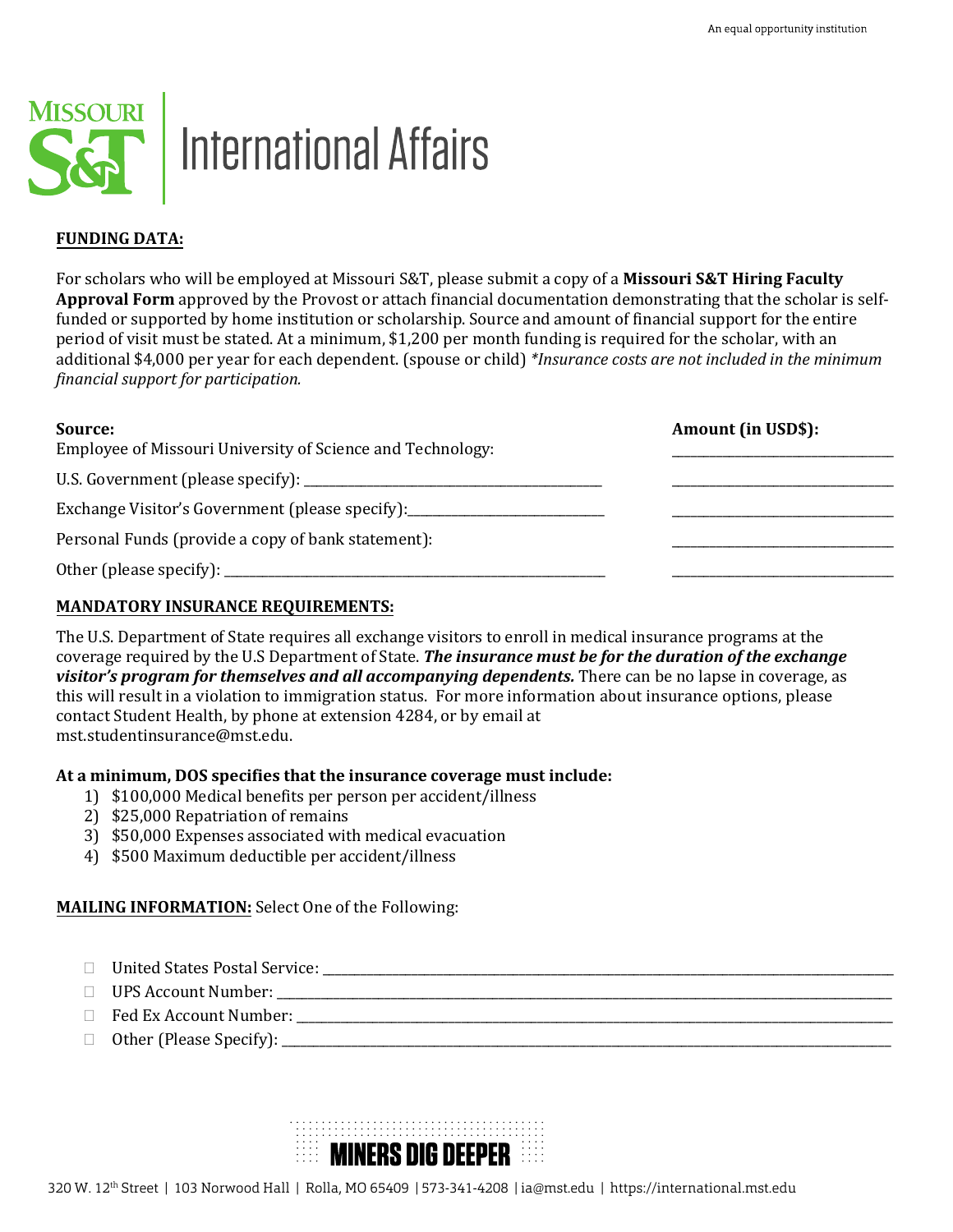

# | International Affairs

# **EXCHANGE VISITOR BIOGRAPHICAL INFORMATION: (TO BE COMPLETED BY THE PROSPECTIVE EXCHANGE VISITOR)**

|    | Gender: Male Female                                                              |                                         |                                                                                          |                                                                                   |
|----|----------------------------------------------------------------------------------|-----------------------------------------|------------------------------------------------------------------------------------------|-----------------------------------------------------------------------------------|
|    |                                                                                  |                                         |                                                                                          |                                                                                   |
|    |                                                                                  |                                         |                                                                                          |                                                                                   |
|    |                                                                                  |                                         | Phone Number: ________________________________Highest Degree Level Completed: __________ |                                                                                   |
|    |                                                                                  |                                         |                                                                                          | Date of Birth: (MM/DD/YYYY): ____________                                         |
|    | Country of Citizenship: Current Position in Home Country: ______________________ |                                         |                                                                                          |                                                                                   |
|    |                                                                                  | <b>EXCHANGE VISITOR DEPENDENT DATA:</b> |                                                                                          |                                                                                   |
| 1) |                                                                                  |                                         |                                                                                          |                                                                                   |
|    |                                                                                  |                                         |                                                                                          | Date of Birth: Place of Birth: Place of Birth: Country of Citizenship: 1990.      |
| 2) |                                                                                  |                                         | Last Name: First Name: First Name: Relationship: Relationship:                           |                                                                                   |
|    |                                                                                  |                                         |                                                                                          | Date of Birth: Place of Birth: Country of Citizenship: Country of Citizenship:    |
| 3) |                                                                                  |                                         |                                                                                          |                                                                                   |
|    |                                                                                  |                                         |                                                                                          | Date of Birth: Place of Birth: Country of Citizenship: __________________________ |
| 4) |                                                                                  |                                         |                                                                                          |                                                                                   |
|    |                                                                                  |                                         |                                                                                          | Date of Birth: Place of Birth: Country of Citizenship: Country of Citizenship:    |

# **For each dependent (spouse or child), please submit the following:**

- Copy of passport photo page for each requested dependent.
- Copy of marriage certificate (translated in English) if requesting for dependent spouse.
- Copy of birth certificate (translated in English) for each J-2 dependent child (under 21 years old).
- Proof of financial support for dependents per year (\$4,000 per dependent).

# **MANDATORY INSURANCE REQUIREMENTS:**

The U.S. Department of State (DOS) requires all exchange visitors to enroll in medical insurance programs at the coverage required by the U.S Department of State*. The insurance must be effective from the beginning day of arrival into the U.S. until departure for themselves and all accompanying dependents.* There can be no lapse in coverage, as this will result in a violation to immigration status. For more information about insurance costs and options, please contact Student Health, by phone at extension 4284, or by email at [mst.studentinsurance](mailto:iainsure@mst.edu)@mst.edu.

# **At a minimum, DOS specifies that the insurance coverage must include:**

- 1) \$100,000 Medical benefits per person per accident/illness
- 2) \$25,000 Repatriation of remains
- 3) \$50,000 Expenses associated with medical evacuation
- 4) \$500 Maximum deductible per accident/illness

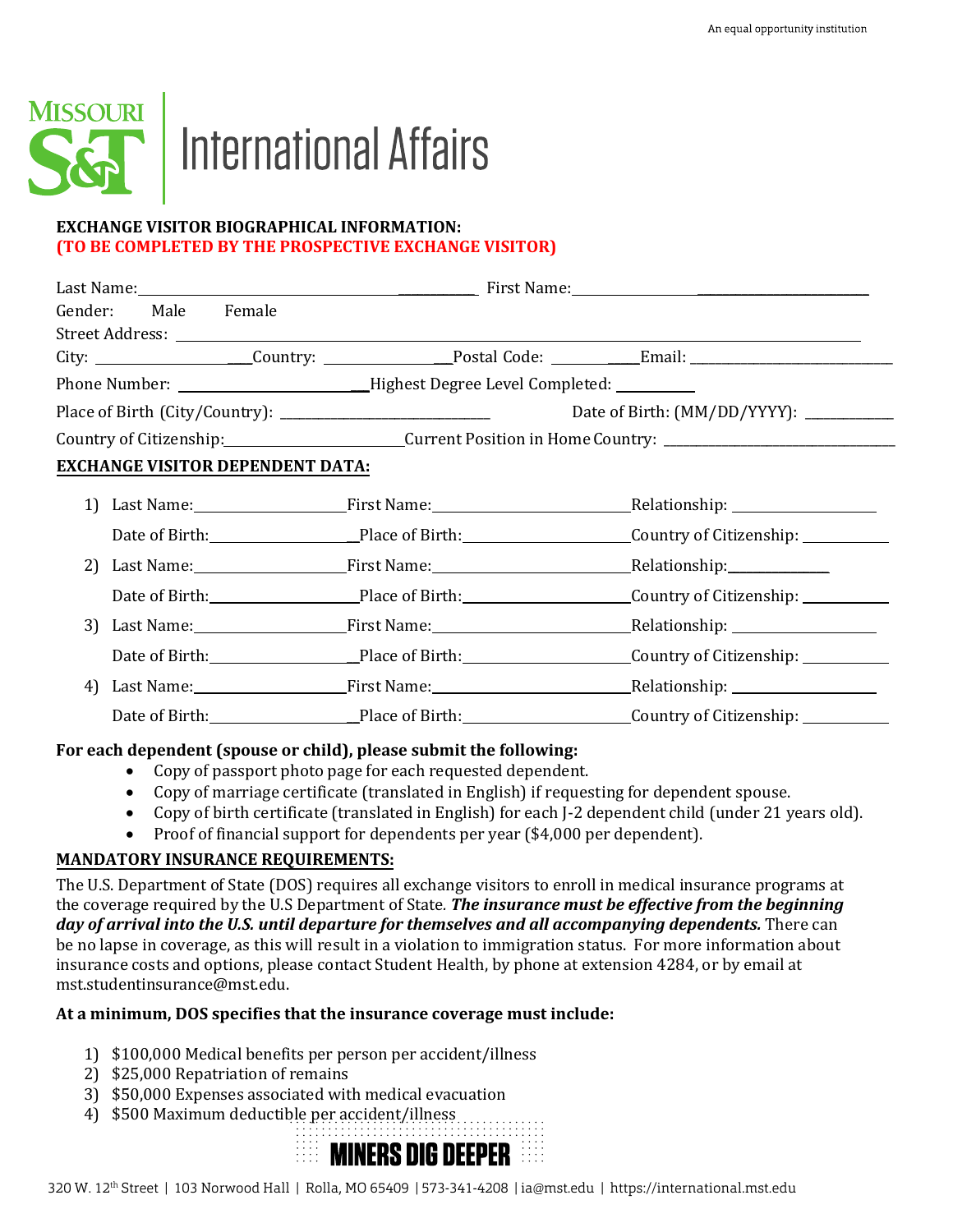

### **DEPARTMENT RESPONSIBILITY FORM:**

#### **SPONSORING ACADEMIC DEPARTMENT RESPONSIBILITIES:**

Provide completed DS-2019 Request Form and all supporting documents as listed below to the Office of International Affairs:

- Exchange Visitor Eligibility Clearance Form
- □ Exchange Visitor Processing Fee Form
- □ Exchange Visitor Biographical Information
- $\Box$  Copy of passport
- □ C.V. or Résumé for applicant
- $\Box$  Additional documentation for dependents (if applicable)
- □ Missouri S&T Invitation Letter
- $\Box$  Financial Documentation and/or Request to Hire Form
- $\Box$  Department Responsibility Form with required signatures
- □ Certification of English Language Proficiency, if department pays English testing fees, please provide a copy of the journal entry with MOcode.
- $\Box$  Copy of this form, with required signatures.

# **SPONSORING ACADEMIC DEPARTMENT ACTION RESPONSIBILITIES:**

- VerifythescholarhascheckedinwiththeOfficeofInternationalAffairssothatthe J-1 scholar's arrivalcanbe validated in SEVIS. This action is essential for the scholar's valid immigration status.
- The host department must notify the Office of International Affairs of any changes to the exchange visitor's J-1 program, including but not limited to program activity, non-paid/paid appointment, financial support, site of activity, early completion or termination of J-1 program.
- Ensure thatthe faculty hostwill be in Rolla atthe time ofthe visitor's arrival.
- Ensure thatthe facultyhostwill be available toworkwith the visitor during the visitor's stay, as necessary.
- Arrange transportation for scholar to/from airport, shopping, Social Security Office, Department of Motor Vehicles,etc.
- Assist scholar in finding temporary/permanenthousing.
- Initiate PeopleSoftID number, S&Temail account, and ID card.
- Monitor scholar's compliancewithimmigration regulations that require scholaranddependent(s)tohave health insurance meeting Department of State requirements.

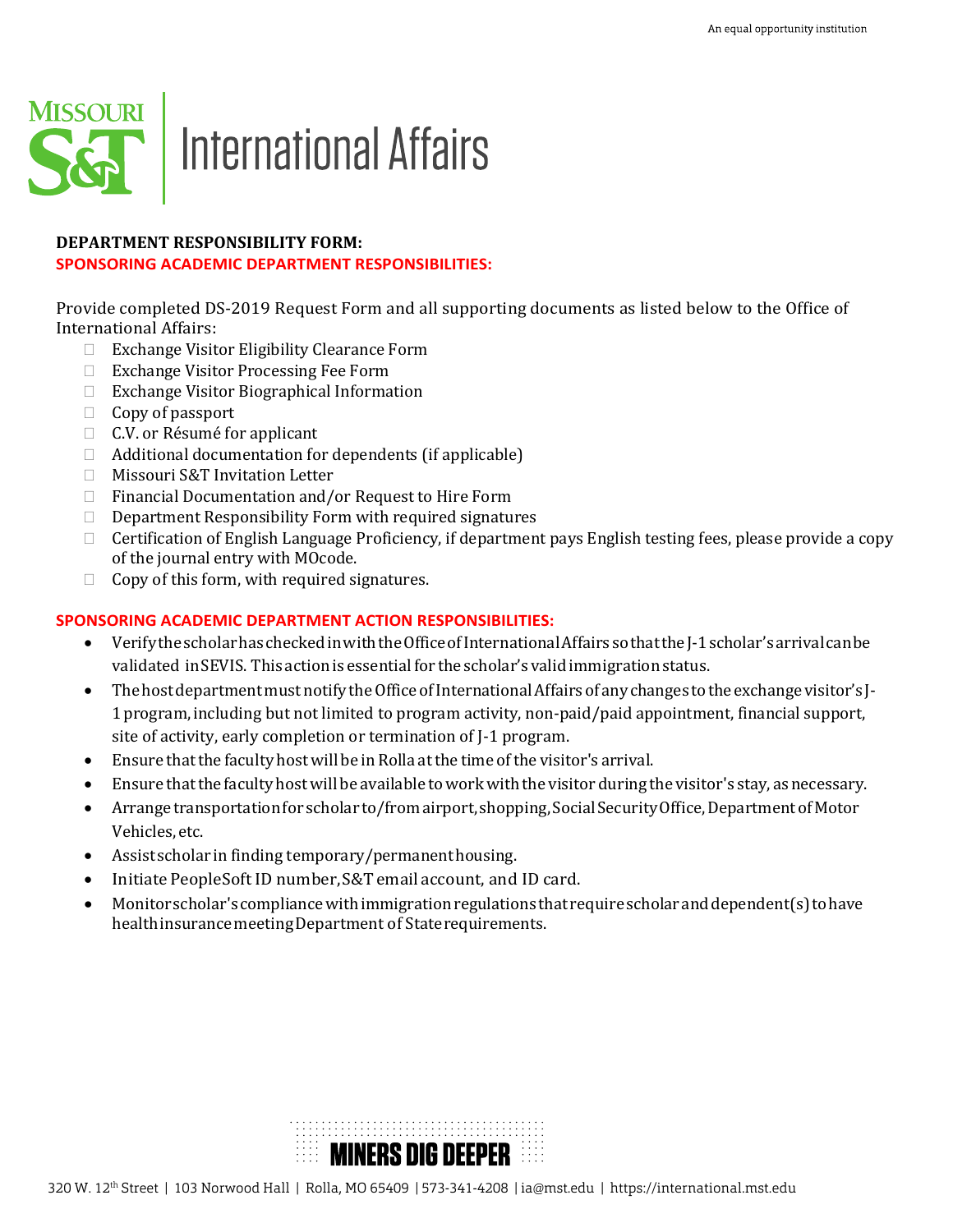

# MISSOURI<br>SGP International Affairs

# **SPONSORING ACADEMIC DEPARTMENT CONTACT INFORMATION:**  *(Please do not use combines department names; i.e. mechanical and aerospace engineering)*

|  | Date: 2008 2010 2021 2022 2023 2024 2022 2022 2023 2024 2022 2023 2024 2022 2023 2024 2022 2023 2024 2022 2023 |
|--|----------------------------------------------------------------------------------------------------------------|

*\*With the signature above, I confirm that I have read this document in its entirety and that the purpose of the EV's program at S&T meets the intent of the requested J-1 program category, and that the program is conducted on the Missouri S&T campus.*

*\*I understand that the documents that I submit as part of the J-1 exchange visitor request packet will be made available to the Department of State in the event of audit or request.*

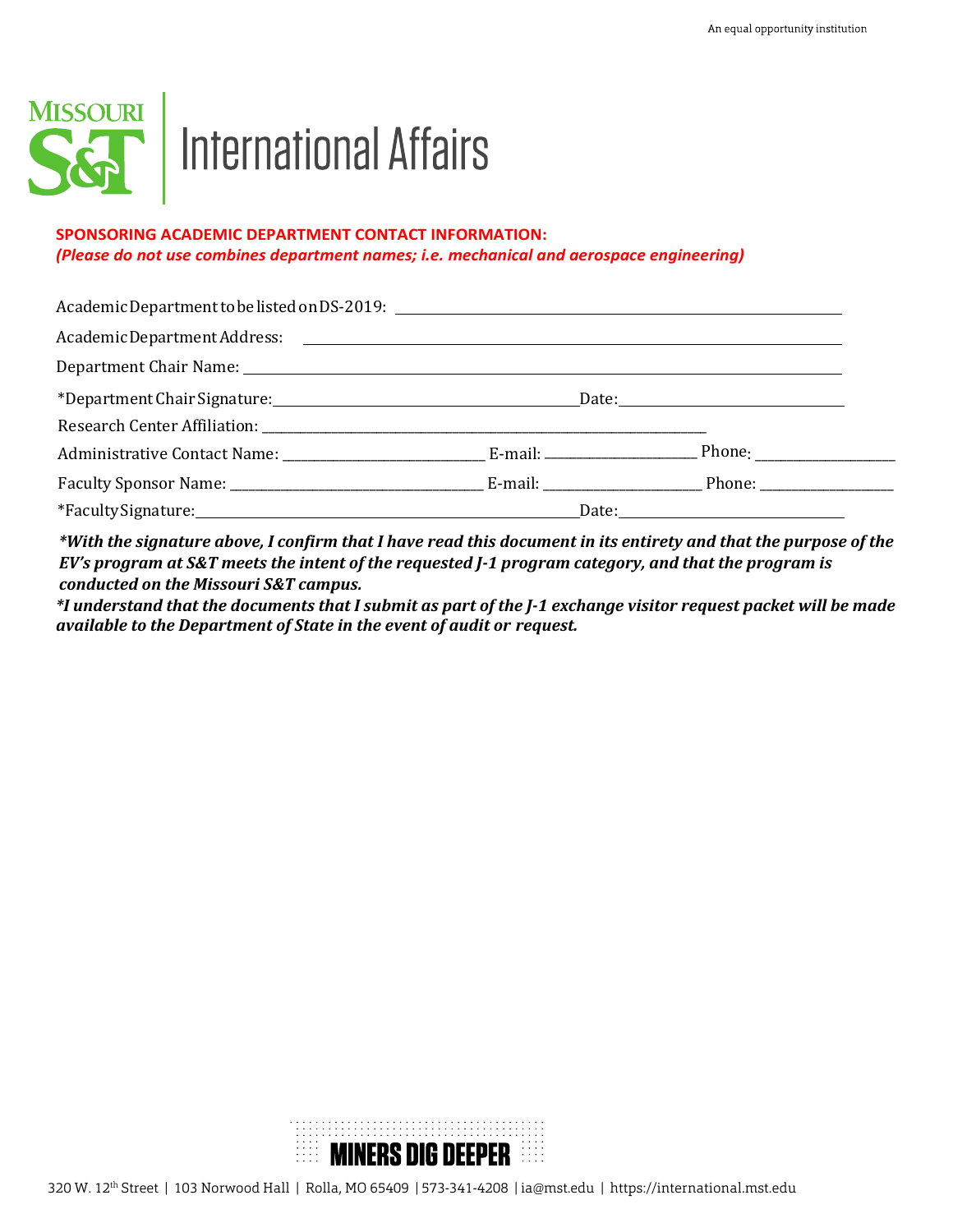

University of Science & Technology

The Department of State (DOS) now requires scholars to have "sufficient proficiency in the English language, as determined by an objective measurement of English language proficiency, successfully to participate in his or her program and to function on a day-to-day basis." [22 CFR 62.11(a)(2)] DOS states that this measure was prompted because it found that "too many exchange visitors lack sufficient English proficiency to perform their jobs or complete their academic programs; to navigate daily life in the U.S.; to read and comprehend program materials; to understand fully their responsibilities, rights and protections; and to know how to obtain assistance, if necessary." [79 FR 602994, 60301]

# **Part 1: Sponsoring Academic Department/Prospective Scholar Information – (to be completed by faculty sponsor)**

Exchange Visitor's Last Name:

First Name:

Department Name:

Sponsoring Faculty Name:

# **Part 2: English Language Certification**

Please check the one of the following options to indicate how the department has certified English proficiency for the prospective exchange visitor AND include appropriate supporting documentation:

Certification of the TOEFL/IELTS language test: *(please submit copy of official test report)* 

• The test must have been taken within the past 2 years

# **Intermediate Level or above:**

TOEFL: 57/ IELTS: 5.5/PTE: 47

*Requirement:* Oral English Communication training. 4 hours per week - \$1,040 per 16 weeks.

# **Advanced Level:**

TOEFL: 79 or above/IELTS: 6.0 or above/ PTE: 53 or above *Requirement:*Applicant is considered proficient enough to fully participate in an exchange program at MissouriS&T

Certification by the Applied Language Institute: (Completed by ALI evaluator)

- Assessment Fee: \$195.00 payment is required prior to interview
- Passport Copy
- ϒ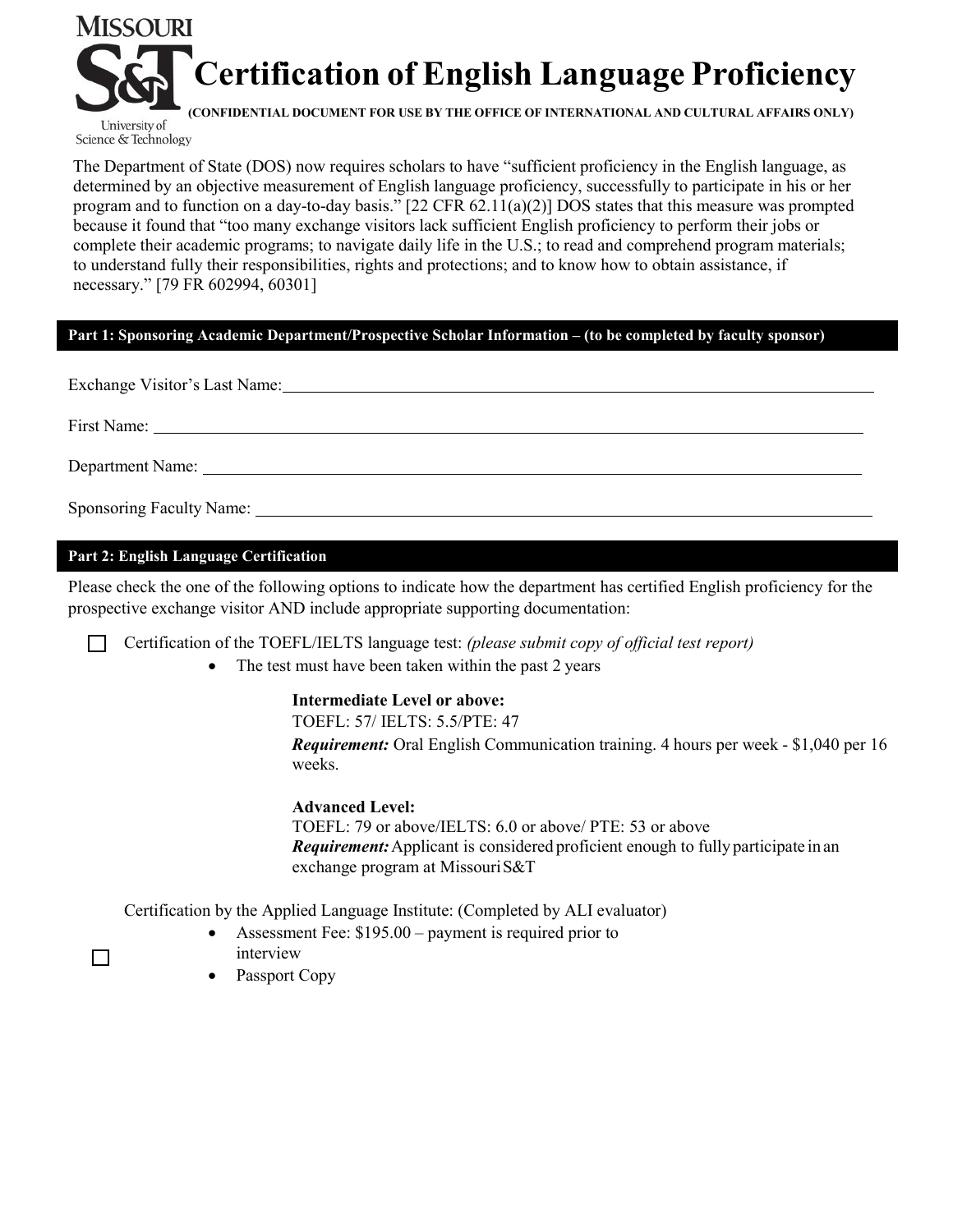

**(CONFIDENTIAL DOCUMENT FOR USE BY THE OFFICE OF INTERNATIONAL AND CULTURAL AFFAIRS ONLY)**

**By Videoconferencing**  $\Box$  In Person The prospective exchange visitor demonstrated English language proficiency sufficient to participate in an The prospective exchange visitor demonstrated a minimal level of English language proficiency sufficient Interview was conducted: Results of the assessment determined the following: **I certify that I have interviewed the prospective exchange visitor and I have determined that:** exchange program at Missouri S&T and to function on a daily basis. to participate in an exchange program at Missouri S&T and to function on a daily basis. The prospective exchange visitor is required to take an oral communication course upon arrival to Missouri S&T. The course is 16 weeks long, 4 hours per week. The tuition is \$1,040. Attendance is monitored. **The prospective exchange visitor** did not demonstrate English language proficiency sufficient to participate in an exchange program at Missouri S&T and to function on a daily basis. Evaluator Name: Date of Interview: Duration of Interview: Signature of Evaluator: *These results and/or any other documents related to the objective measurement of the prospective scholar's English language proficiency will be made available to Department of Homeland Security in the event of an audit or request.* **Part 3: Results of English Language Certification Interview – (results will be sent from ALI to sponsoring department and OICA)**

Updated July 2019

**MISSOURI** 

University of Science & Technology